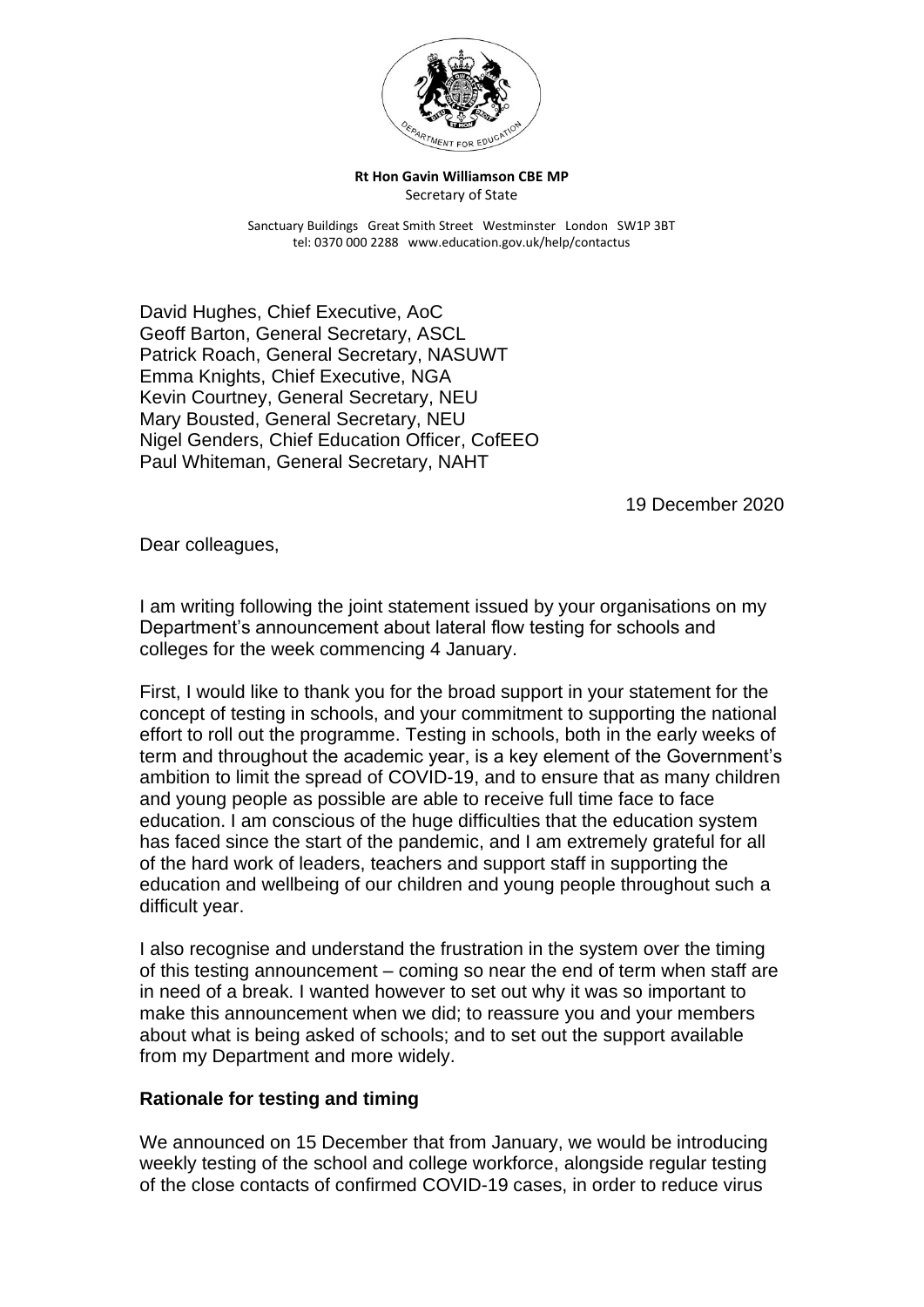transmission and limit the numbers of pupils and staff needing to self-isolate. This approach builds on the success of testing pilots in schools and colleges over the past few months. Indeed, schools are the first sector to introduce widespread regular testing as an alternative to self-isolation given the importance to Government of maintaining face to face education.

As you will be aware the path of the epidemic is changing rapidly. We have seen in recent days increases in infection rates across the country which are likely to continue through into January which will be a key moment for the nation in controlling the spread of the virus. Medical experts provided advice on the risks to me and to the Prime Minister following the latest ONS figures earlier this week, and made clear that there is a public health case for putting in place additional measures, including in schools and colleges. Scientific evidence does not suggest that schools and colleges themselves are driving virus transmission, and we know that the range of protective measures that settings have worked hard to put in place create environments that are as safe as possible for pupils and staff. However, the advice is to seek to reduce mixing of all kinds in the weeks immediately after Christmas, and infection rates remain higher than we would like amongst secondary age students. Based on that advice, and on public health grounds, we are proposing a three-pronged approach:

- i. supporting secondary schools to set up a regular testing programme to test staff and the close contacts of staff and students who test positive for the virus (as announced on 15 December);
- ii. reducing the number of children in secondary schools and colleges for the first full week of January, with vulnerable children, critical worker children and exam cohorts receiving face to face education, and others learning remotely; and
- iii. offering secondary schools and colleges help, support and facilities to test as many pupils as possible as they resume face-toface education and encouraging them to do so – especially where prevalence of the virus is high.

We have had to quickly weigh up the public health need for additional measures, with the operational challenges for education settings that would result from a short notice announcement. We were clear that if this was to be done, it must be communicated before term ended. We were also clear that this would be a difficult ask of school and college leaders, and that is why testing of all students (as opposed to the staggered closure, and the serial testing already announced) is recommended and supported, but not mandated.

These measures, taken together, should reduce risks of transmission both within settings and within the community; and will enable settings to be in the best possible position to stay open and provide full time face to face provision for the remainder of the term. We are asking that pupils not in these priority groups receive remote education until the week commencing 11 January,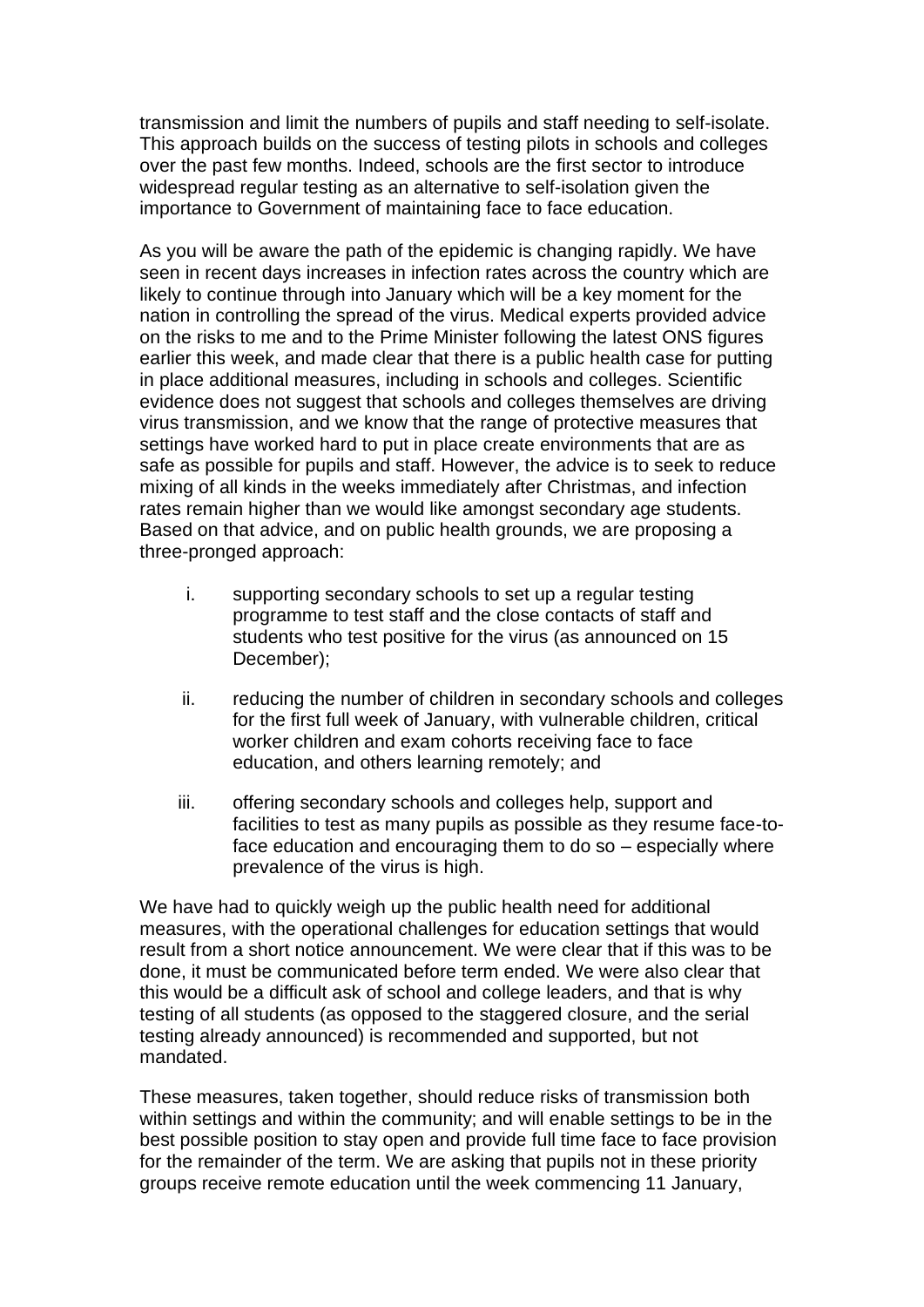when all settings should open in full. All pupils in special and alternative provision schools and colleges will attend from 4 January (as their entire cohorts are considered vulnerable), and settings should follow the same testing regime as secondary schools and colleges. This round of testing is not required in primary schools because infection and transmission rates for primary pupils are significantly lower, and therefore all primaries should return as normal on 4 January.

## **Support to schools and colleges**

We cannot do this without school and college participation, and that participation is voluntary. We are providing support in five ways:

- 1. Provision of all test kit, PPE and training, as has been provided in other settings such as care homes and universities;
- 2. Reimbursement of reasonable costs for the additional workforce needed to deliver the testing of students on return in January in statefunded secondary schools and colleges;
- 3. Armed forces personnel will support directly through planning with schools and colleges;
- 4. Guidance and training for schools: we have issued guidance and held a webinar for all schools. Further guidance, including more webinars, videos, detailed operating procedures and letter templates, will follow in the coming days; and
- 5. An additional INSET day to plan for the testing programme and remote education.

A number of other sectors have successfully delivered asymptomatic testing, and in institutional settings many have done so using their own workforces. We recognise the rapidity with which testing will be stood up in the schools that test pupils as they return, and the need for schools to continue to provide education, and we are therefore providing workforce funding and military support, and a strengthened offer of guidance and instruction. Feedback from school leaders who have participated in testing pilots and seen lateral flow tests in use has been positive. The lateral flow test is easy to administer taking just 90 seconds to complete and 30 minutes to deliver a result – and it requires brief training for a small team of dedicated staff. Secondary age children can do their own 'swabbing', so the staff are not carrying out a procedure on a child, but organising the process and ensuring the results are reported.

The pandemic has caused unparalleled challenges for us as a country and it is down to the sheer hard work of teachers, support staff and those working in our early years settings that we have been able to keep young people in education and support the most vulnerable families.